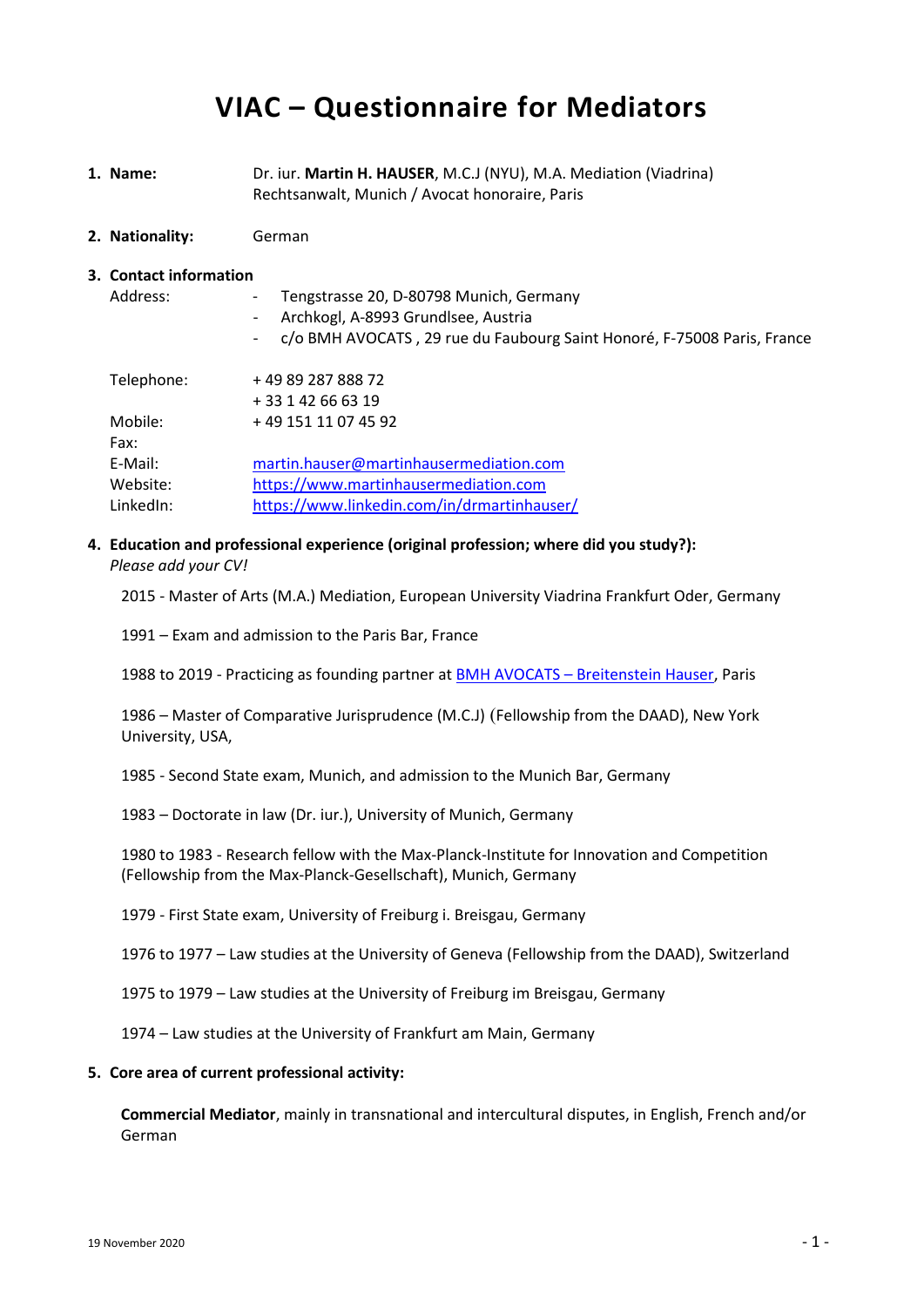# **6. Accreditation in the field of ADR (including relevant trainings and connected qualifications):**

- Certified Mediator in **Germany** and **France** (Paris Court of Appeals; CNMA, Paris) and accredited by **major ADR Institutions** such as the
	- o CMAP, Paris
	- o ICC Centre for ADR, Paris
	- o WIPO Arbitration and Mediation Center, Geneva
	- o CAM, Milano
	- o EUCON, Munich, etc.
- Master of Arts (M.A.) Mediation, European University Viadrina Frankfurt Oder, Germany
- Distinguished Fellow of the IAM, Dallas
- Vice-Chair of the Mediation Committee of the IBA International Bar Association
- In 2019 and 2020, selected by WWL Who's Who Legal Mediation
- Since 2015 invited inter alia as a professional to the annual ICC International Commercial Mediation Competition in Paris, since 2018, as expert assessor to the annual IBA-VIAC CDRC Mediation and Negotiation Competition in Vienna
- Member of Mediation & Resolution, a group of European mediators sharing experience, internationality, certification and reactivity

## **7. Practical experience in mediation**

- How many (international) mediations have you participated in
	- as single/co-mediator/in a team?
		- o More than 60 (2020) as sole mediator, and countless mock mediations
		- o Extensive experience as Counsel advising international companies in negotiations and mediations
	- administered by an institution; under which Rules?
		- o The majority was administered by an institution such as ICC, CMAP, WIPO, etc.
	- in which areas/fields?
		- $\circ$  In all fields of national and international business law, mainly IP/IT, inventions, copyright, media, luxury goods, licenses, distribution, joint-ventures, oil and gas, energy, production lines, competition, complex industrial projects, construction
	- how complex (*please provide examples, participation of lawyers/experts*)?
		- In all my Mediations, the Parties are advised by their Lawyers (**Counsel**):
			- $\circ$  European, American, and Arabian companies about alleged breach of a joint-venture agreement for the exploitation of oil and gas fields (English/French, **USD 1 billion**)
			- $\circ$  Two European societies about the validity of international licensing agreements according to anti-trust laws (English/French, **USD 300 million**)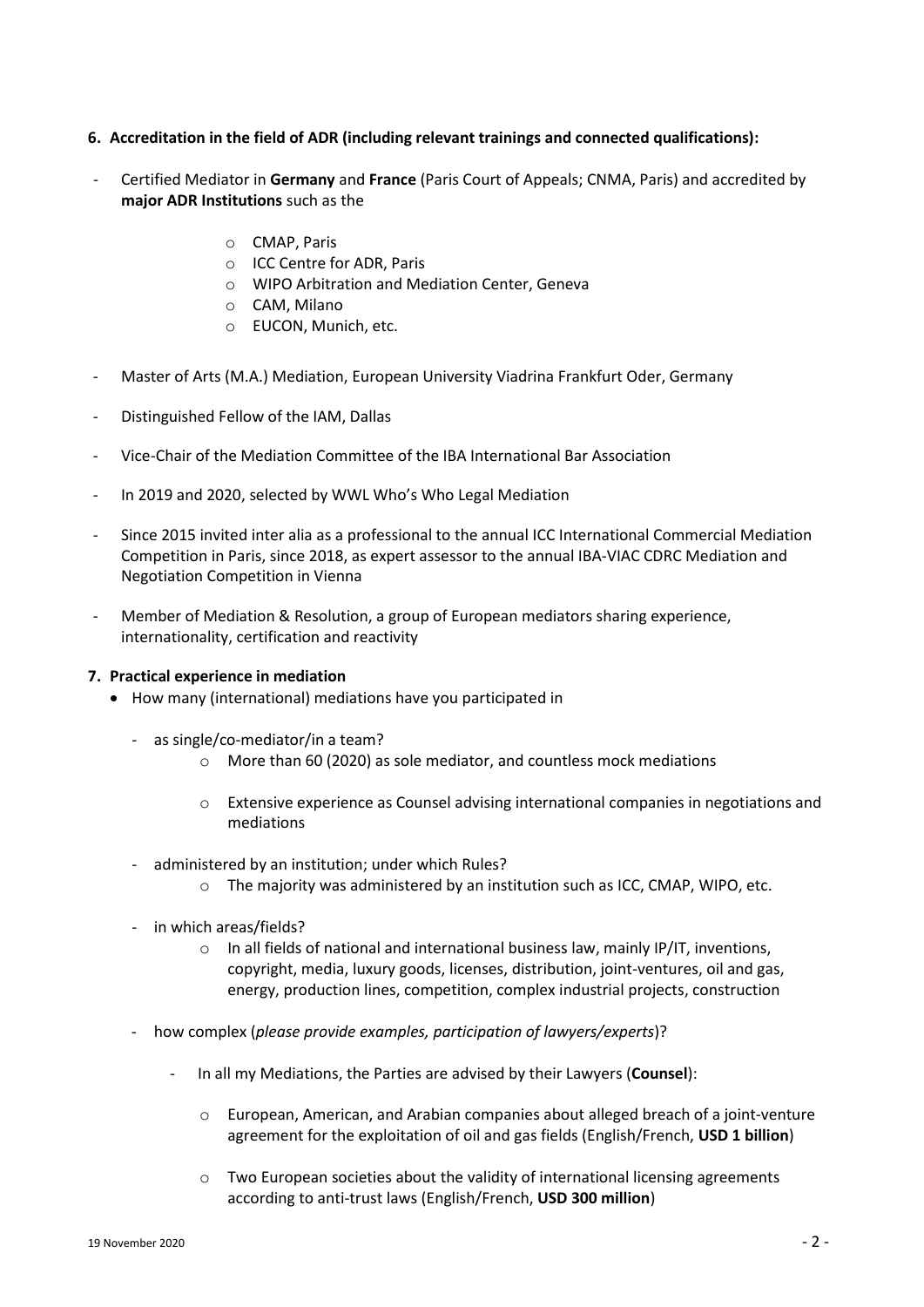- $\circ$  An American machinery producer and a Swiss packaging manufacturer about express warranties under a supply agreement and its early termination for convenience or fault (English, **USD 74 million**)
- $\circ$  16 European TV broadcasters and collection societies about aspects of Time shifted TV viewing (Replay TV, Catch-up TV) and the collection and distribution of fees for copyrights and neighboring rights; with participation of a party-appointed **Expert** (German, **USD 40 million**)
- $\circ$  An aircraft manufacturer and a manufacturer of aircraft cabin interiors about an alleged violation of contractual obligations (English, **€ 7 million**)
- $\circ$  Indian and American parties about an alleged incomplete technology transfer under a licensing agreement (English, **USD 400,000**)
- o Several European competitors about an alleged trademark infringement with court cases in many parts of the world for more than 25 years (English, amount not specified)
- o Actress and agency about breach of contract (French, amount not specified), etc.
- How often have you acted in a different function (e.g. consultant, expert)?
	- Over 35 years, many times as Sole Arbitrator, Chairman of an Arbitral Tribunal and as Co-Arbitrator
- What other ADR-experience do you have?
	- Interest based Negotiation and International Arbitration

## **8. Languages (including levels)**

Mother tongue: German

Working languages (i.e. languages in which you have both a spoken and written command so that you may conduct mediation proceedings in this language): **English, French, German**

Basic knowledge: Spanish

## **9. Style of mediation**

*Where do you see yourself? Please tick box as appropriate or indicate your preferred style.*

- I usually adapt a **facilitative** style and aim to explore their *needs and interests*, by giving the Parties autonomy; only when expressly requested by both Parties, I could exceptionally add aspects of **evaluative** mediation, but I am clearly in favor of a facilitative style through questioning the Parties and their Counsel;
- This being said, in very *emotional* situations, which I frequently encounter in commercial mediations, and according to the dispute and the relationship between the Parties, I may also adapt a more **transformative** mediation style;
- Finally, purely *financial* aspects (amount of damages etc), because of their distributive character, often require more a "positional bargaining coach" (**settlement** mediation) since the Parties' basis of interaction is namely positional bargaining; in these situations, I work intensively with the Parties and their Counsel in **caucuses** and **cross-caucuses** and encourage the Parties to constantly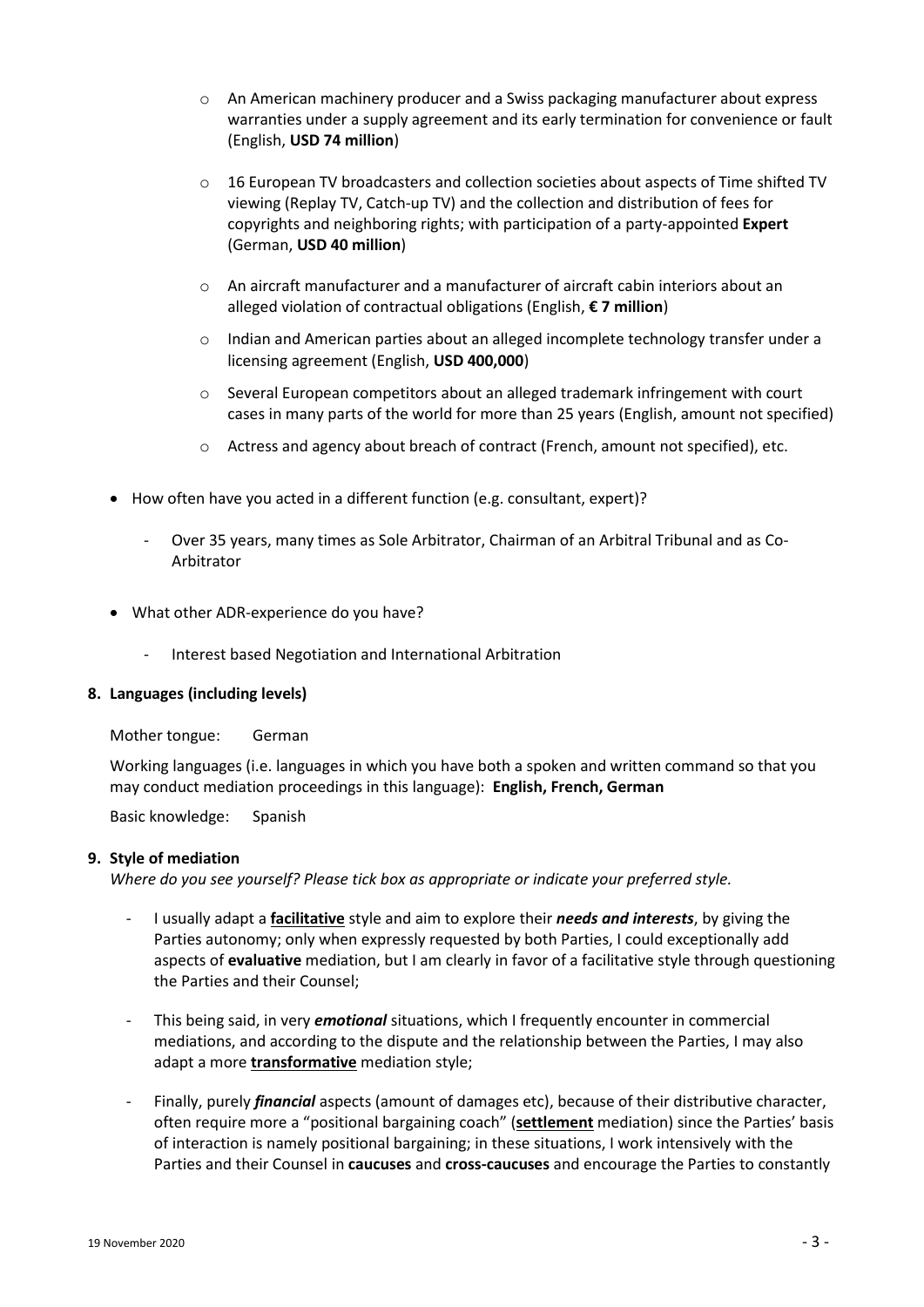reassess their **BATNAs** and, if possible, to share them; within the then appearing **ZOPA**, generally a settlement can be found.

My mediation experience is on my website: <https://martinhausermediation.com/experience/>



## **INTERACTION DIMENSION**

*©* Alexander, Nadja (2011) "The Mediation Meta-Model - the realities of mediation practice," *ADR Bulletin*: Vol. 12: No. 6, Article 5. Available at: [http://epublications.bond.edu.au/adr/vol12/iss6/5;](http://epublications.bond.edu.au/adr/vol12/iss6/5) *see also here for a detailed description of the 6 mediation styles.*

## **10. Please describe aspects of your personality which could be interesting to clients you are going to mediate; what would former clients emphasize in your work?**

I hear from Institutions, the Parties and their Counsel:

- Efforts, diligence, patience, persistence, passion, convincing, instructive, constructive in listening and respect of all

# **11. Publications and other activities in ADR related matters (e.g. training sessions, seminars, conferences, articles and others):**

Please find all updated publications regarding negotiation and mediation, as well as my interventions in webinars, on my website[: https://martinhausermediation.com/publications/](https://martinhausermediation.com/publications/)

Main mediation publications (freely accessible ebooks and paperback editions):

- Martin Hauser*, Wirtschaftsmediation in Frankreich und Deutschland im Vergleich: Konzepte, Ziele, Grundlagen, Interkulturelles, Unterschiede*, Wolfgang Metzner Verlag, Frankfurt am Main 2016, 127 pages
- Martin Hauser, *La médiation commerciale en France et en Allemagne – une comparaison : Concepts, finalités, fondamentaux, aspects interculturels, divergences*, Wolfgang Metzner Verlag, Frankfurt am Main 2016, 129 pages
- **12. Memberships in mediation institutions / functions in mediation institutions/organizations:** Please find updated memberships on my website: <https://martinhausermediation.com/memberships/>
	- Distinguished Fellow of IAM International Academy of Mediators, Dallas, USA
	- Vice-Chair of the IBA Mediation Committee, London, GB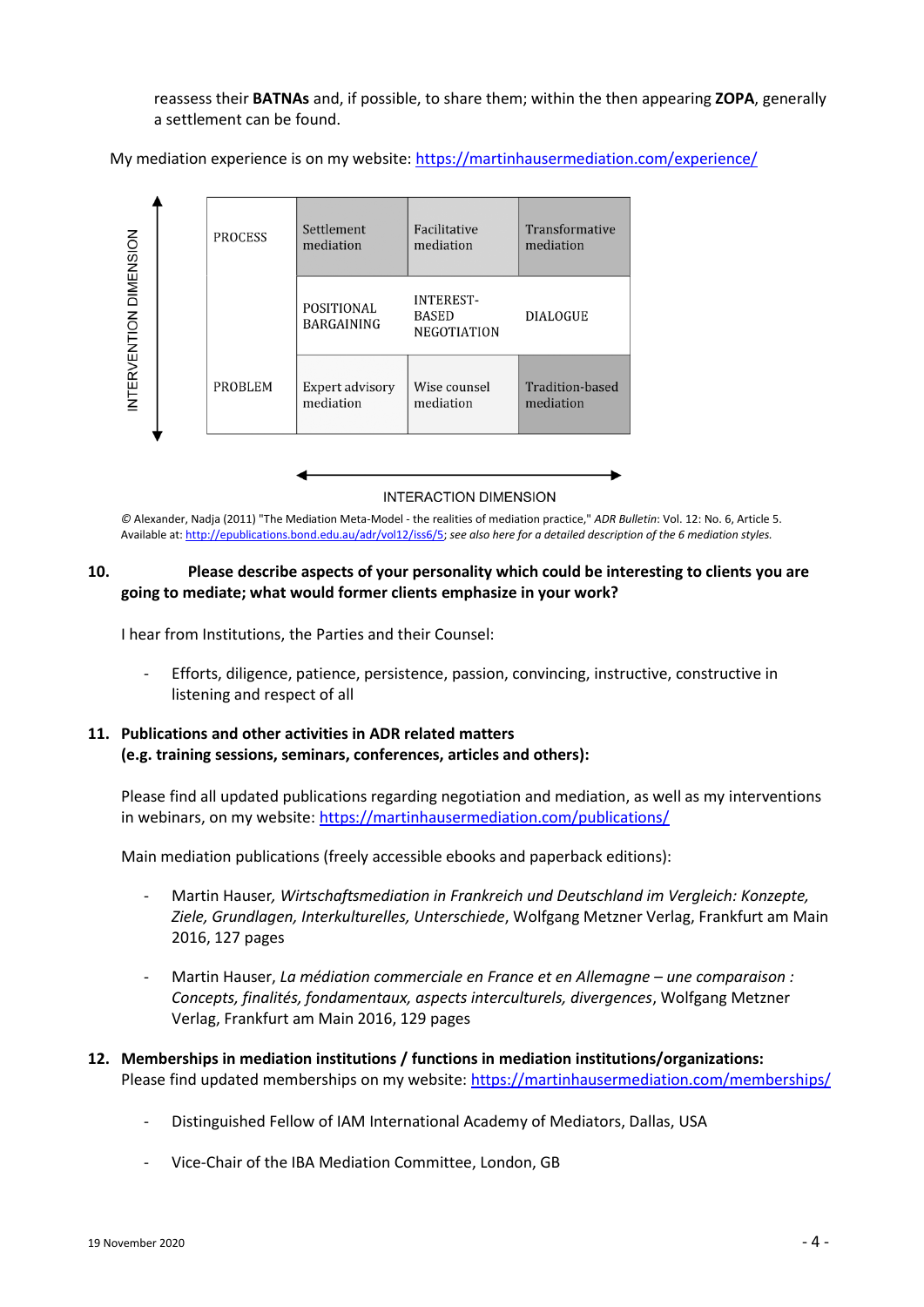- Member of WPM Verein zur Förderung von Wissenschaft und Praxis der Mediation, Berlin, Germany
- Member of GRUR Deutsche Vereinigung für gewerblichen Rechtsschutz und Urheberrecht, Cologne, Germany
- Member of DIS Deutsche Institution für Schiedsgerichtsbarkeit, Berlin, Germany
- Member of Mediation & Resolution, Paris, France

## **13. Special expertise or specializations (***please list a maximum of three***) in your ADR-practice:**

- Transnational, intercultural and multilingual commercial mediations

## **14. Soft Skills (e.g. intercultural competences):**

I was always interested in foreign cultures and languages. At 21 I studied law and French civilization in Switzerland at the Geneva University. My doctoral theses in Munich was a comparison of French and German patent license law. At the age of 27 years I did my first internship in Paris. At 29 I studied at the New York University in a Master program comparative law. Back in Paris, I cofounded at the age of 32 the Parisian law firm BMH AVOCATS-Breitenstein Hauser. For 35 years I have worked in Paris in international arbitration. Part of my family is Spanish from Bilbao. For 50 years I am coming regularly to Austria where I have a residency.

## **15. How do you ensure your professional quality (e.g. coaching, practice supervision, etc?**

- Supervision, also required by German mediation law
- Feedback from assistant mediators
- Attending conferences, webinars, seminars, additional university trainings (non violent communication, psychologie, etc.)
- Invited to give lectures at in-person and online conferences, webinars
- Publication on mediation, etc.

#### **16. Date of birth:** 14 October 1955

VIAC offers mediation practitioners the possibility to present themselves on its website. VIAC reserves the right to publish any presentations submitted and to remove it as the case may be. Parties are free to nominate a mediator of their choice and so is the VIAC Board when appointing a mediator. These presentations do not constitute recommendations but may assist the parties in choosing a mediator willing to conduct proceedings according to the Vienna Mediation Rules. The fact that a mediation practitioner appears on this list, does not authorize this person to use the title "VIAC-mediator".

X I have completed this questionnaire to the above to the best of my knowledge and believe they are accurate.